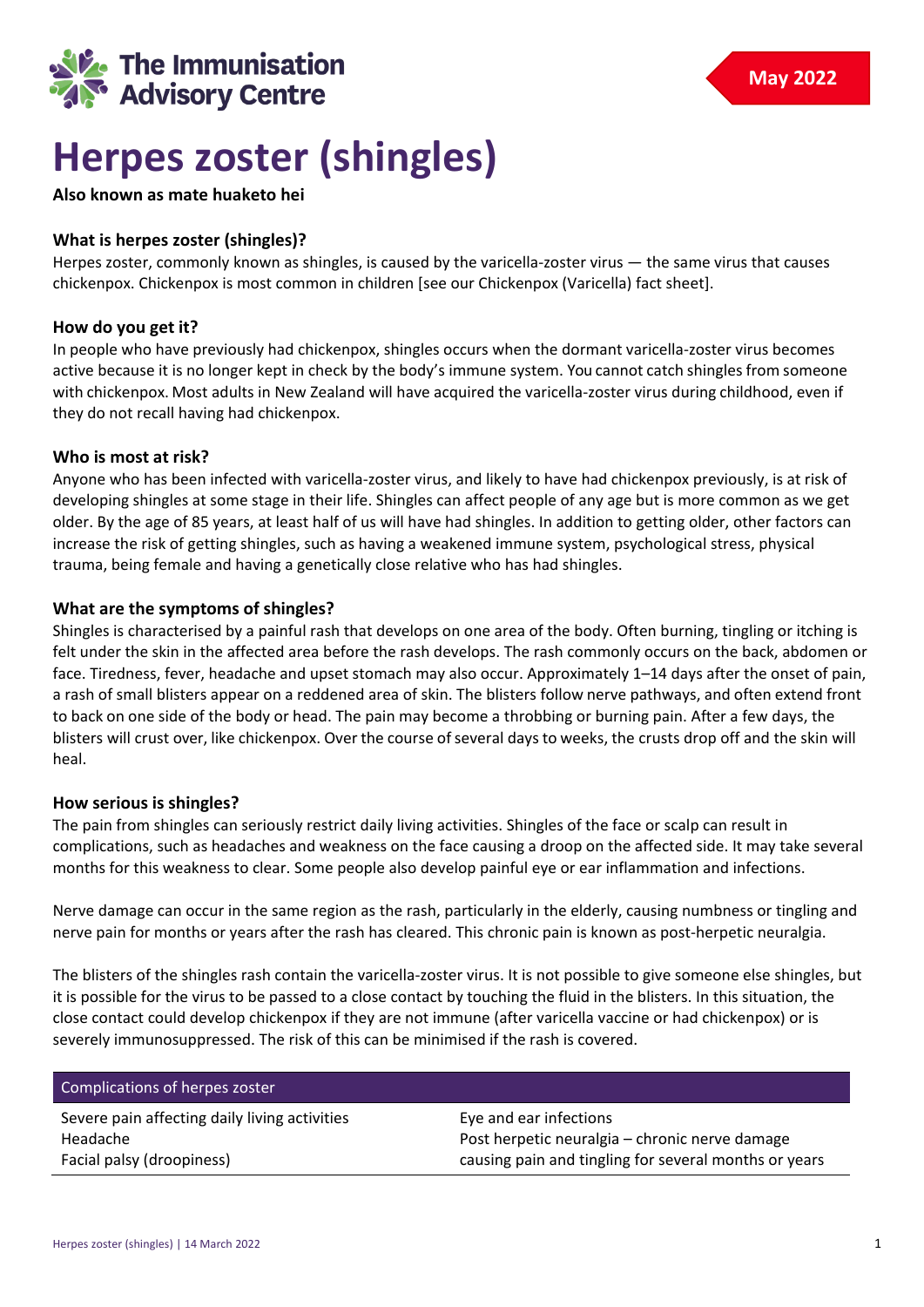## **Which vaccines protect against shingles?**

There are two vaccines available in New Zealand to protect against shingles. A funded zoster vaccine (Zostavax®) can be given at age 65 years to help prevent the reactivation of the varicella-zoster virus. By boosting immunity against the virus, the vaccine helps to reduce the incidence or severity of shingles and its painful complications. This live vaccine contains a weakened strain of varicella-zoster virus, as used in the chickenpox (varicella) vaccine.

The second zoster vaccine (Shingrix®) is a non-live vaccine containing a protein that is found on the varicella-zoster virus known to produce a good immune response. This vaccine is not yet funded but can be given from the age of 50 years, including to those who have a weakened immune system.

|                     | Zostavax                                                                             | Shingrix                                          |
|---------------------|--------------------------------------------------------------------------------------|---------------------------------------------------|
| Vaccine type        | Live attenuated vaccine                                                              | Adjuvanted recombinant protein subunit<br>vaccine |
| Eligible age groups | from age 50 years, funded at 65 years                                                | from age 50 years, unfunded                       |
| Number of doses     | 1 dose                                                                               | 2 doses, given 2 to 6 months apart                |
| Contraindications   | Severe immunocompromise                                                              | Can be given to immunosuppressed people           |
|                     | A history of anaphylaxis to previous dose or vaccine component is a contraindication |                                                   |

## **How protective are the vaccines?**

Zostavax is moderately protective against shingles, protecting around 6 in 10 people aged from 60 years, but becomes less effective with advancing age. It provides greater protection against post herpetic neuralgia, including for people aged over 70 years.

Two doses of Shingrix are highly effective at preventing shingles and shingles complications in more than 9 out of 10 people, with no loss in effectiveness with advancing age. Follow-up of clinical trial participants found this protection was maintained and more than 8 out of 10 people were protected against shingles for over 8 years. It is not yet known if a further booster dose will be required.

## **How safe are the vaccines?**

The zoster vaccine has an excellent safety record; it was first used in the U.S. in 2006. As it contains live varicellazoster virus, specialist advice should be sought for anyone with a weakened immune system. Mild vaccine-associated adverse events such as headache, redness or swelling at injection site, and itching or rash around the injection site are known vaccine responses (refer to the table on the next page).

Shingrix is a non-live vaccine and can be given to individuals who have a weakened immune system from the age of 50 years. Potential responses include pain at injection site, muscle aches, fatigue, headache, shivering and nausea or diarrhoea.

|                             | Zostavax                                                                                                            | Shingrix                                                                                                                                                  |
|-----------------------------|---------------------------------------------------------------------------------------------------------------------|-----------------------------------------------------------------------------------------------------------------------------------------------------------|
| Potential vaccine responses | Mild pain, redness and swelling<br>around injection site<br>Itching or rash around injection site<br>٠<br>Headache. | Mild pain at injection site<br>headache<br>muscle aches<br>$\bullet$<br>shivering/fever<br>nausea, vomiting or diarrhoea<br>hives or lymph node swelling. |

As with all vaccines, very rarely a severe allergic reaction (anaphylaxis) can occur following vaccination